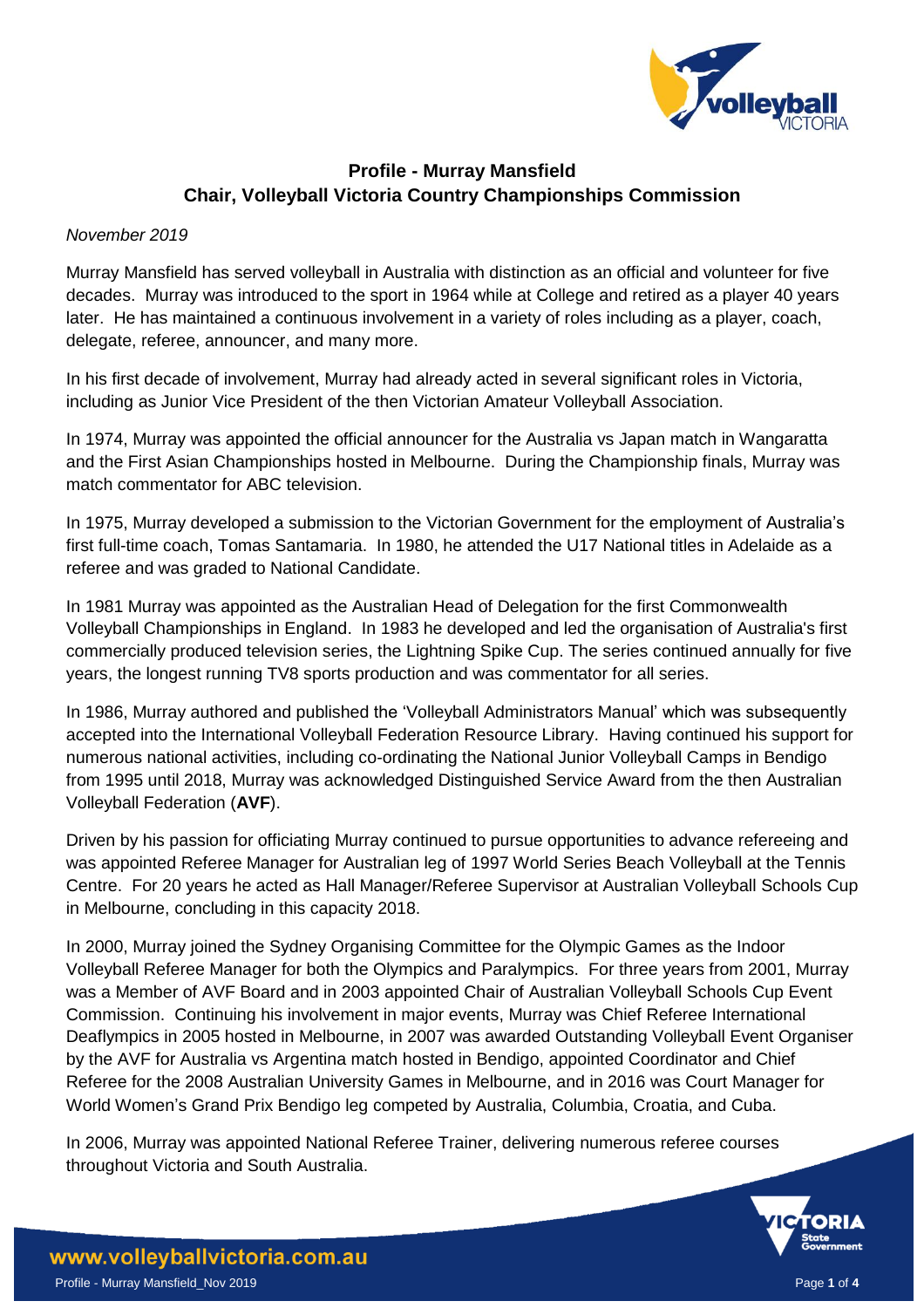

Murray personally identifies his greatest achievements as:

- Referee Manager at Sydney 2000 Olympics and Paralympics, introducing the first ever preprinted score sheets with player and coach lists
- Established Bendigo Academy of Sport to include volleyball
- Conceived and delivered the Lightning Spike Cup
- Extensive history of supporting junior development: national camps, AVSC, State junior teams, Australian junior Volleyball Championships

Murray was awarded Life Membership to Volleyball Victoria in 1984 and has been integral to the establishment and conduct of major national and State events, including the inception of the Country Championships in 1969. Murray has also been recognised as Sport Administrator of the Year by Vicsport, the peak body for sports in Victoria.

Murray continues his outstanding involvement as Chair, Volleyball Victoria Country Championships Commission and is motivated to offer his experience to provide the best possible Country Championships for regional associations and maximise player satisfaction via refereeing.

Full History:

- 1964 Introduced to the sport whilst at College and commenced playing in the Bendigo YMCA domestic competition
- 1967 to 1976 Captain and/or coach of Bendigo Men and/or Women in local competition, YMCA Championships, regional tournaments and State League
- 1967-2018 Member Bendigo Volleyball Association Board of Management Secretary, Vice President, President, Newsletter Editor, YMCA Representative, Chair Bendigo Junior competition, organised numerous International matches including televised Australia vs Japan, formed Bendigo Referees Commission
- 1972 Co-founded Kanyana Volleyball Club
- 1972 Joined Victorian Amateur Volleyball Association (VAVA) Council as Country Representative
- 1973-1975 Junior Vice President of VAVA
- 1974-1985 Initiated the formation of the Victorian Country Volleyball Council (VCVC) Vice President, Records Secretary, Treasurer
- 1974-1975 Announcer for Japan vs Australia match in Wangaratta & First Asian Championships in Melbourne. Commentator on ABC TV for finals series of games
- 1975 Developed submission to Victorian Government for the employment of Australia's first fulltime coach, Tomas Santamaria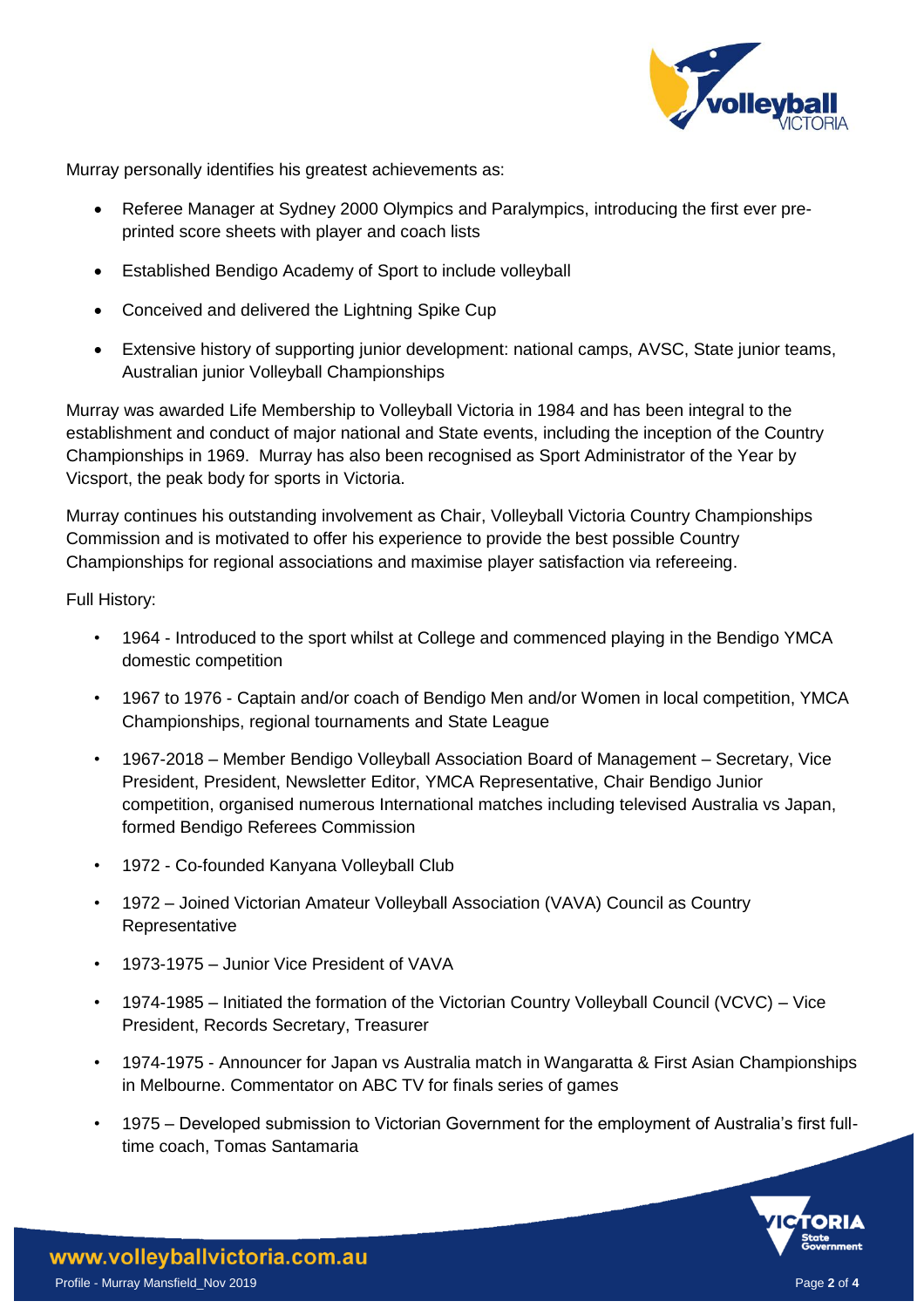

- 1978-1982 Secretary of VAVA
- 1980 Victorian referee at U17 National titles in Adelaide in 1980 graded to National Candidate
- 1981 Established Victorian Referee Commission. Appointed Records Secretary and Newsletter Editor - developed grading course and wrote theory exam for State referee grading
- 1981 Head of Australian Delegation for first Commonwealth Volleyball Championships in England
- 1982-1987 Treasurer and Records Secretary of VAVA (became VVI in 1986
- 1982–present Officiated as referee in countless Regional, State, National and friendly International events. Graded to National Referee and currently Level 4
- 1983 Developed and led the organization of Australia's first commercially produced television series, the Lightning Spike Cup. The series continued annually for 5 years, the longest running TV8 sports production. Commentator for all series.
- 1986 Wrote and published Volleyball Administrators Manual accepted in the International Volleyball Federation Resource Library.
- 1987-1988 Publicity Officer of VVI
- 1987-1993 Managed Victorian Junior boys teams from U15-U21
- 1991-1993 Secretary Victorian Coaches Commission
- 1994 Established Bendigo Academy of Sport with Volleyball an initial sport Victoria's first regional Academy. Appointed Executive Officer 1994-2000
- 1995 Awarded Distinguished Service Award from AVF
- 1995-2018 Co-ordinated National Junior Volleyball Camps in Bendigo
- 1997 Referee Manager for Australian leg of World Series Beach at Tennis Centre
- 1997 Finalist, Vicsport Eunice Gill Award for Sports Administration
- 1998-2018 Hall Manager/Referee Supervisor at AVSC in Melbourne
- 2000 Joined SOCOG as Indoor Volleyball Referee Manager for Olympics & Paralympics
- 2001-2003 Member of Board of Australian Volleyball Federation
- 2002 Reviewed Country Championships and established Volleyball Victoria Country Championship Commission
- 2002-Present Chair VVCCC
- 2003-2006 Chair Australian Volleyball Schools Cup (AVSC) Event Commission